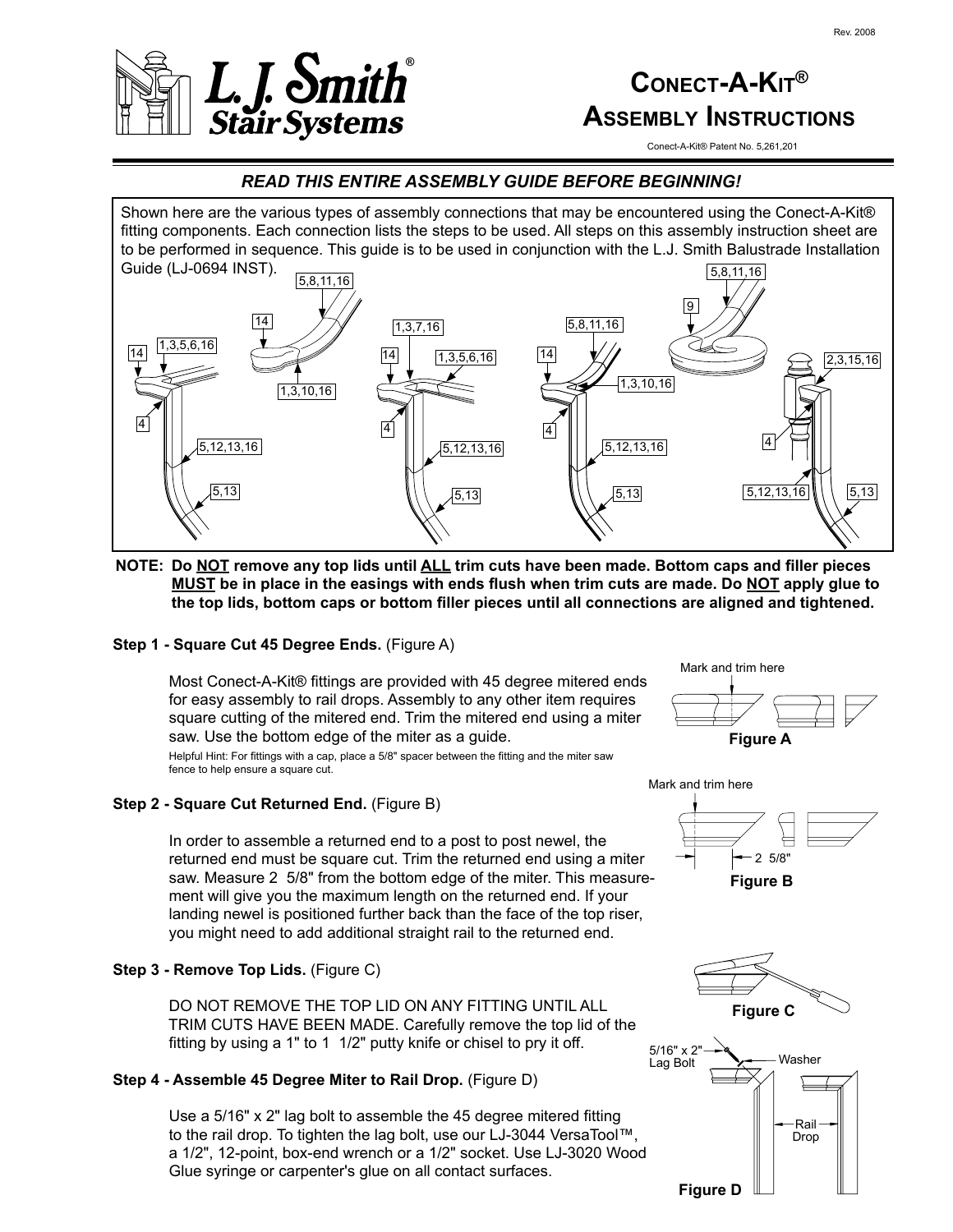#### **Step 5 - Drill Pilot Hole.** (Figures E and F)

A pilot hole must be drilled in any non-Conect-A-Kit® item except a volute or turnout (handrail, rail drop, overeasing, coped end) prior to assembly. Use the Rail Marking Template provided, or our LJ-3044 VersaTool™, to mark the centerpoint of the pilot hole (fig. E). Drill a 1/4" diameter hole 1 1/2" deep (fig. F).



Use a 5/16" x 2 1/2" lag bolt to assemble a level Conect-A-Kit® Fitting to Handrail. To tighten the lag bolt, use our LJ-3044 VersaTool™, or a 1/2", 12-point, box-end wrench. Use LJ-3020 Wood Glue syringe or carpenter's glue on all contact surfaces.

# **Step 7 - Assemble Conect-A-Kit® Fitting to Conect-A-Kit® Fitting.**

(Figure H)

Use a 5/16" x 2 1/4" machine bolt to assemble a Conect-A-Kit® item to any other Conect-A-Kit® item. Use the 3/8" SAE washer on the bolt head end, and the 3/8" SAE washer and the 5/16" lock washer on the nut end. Use this method when assembling a level horseshoe assembly, or any Conect-A-Kit® to Conect-A-Kit® assembly. To tighten the bolt, use the LJ-3044 VersaTool™, or a 1/2", 12-point, box-end wrench. Tighten by using the wrench on the bolt end. Use LJ-3020 Wood Glue syringe or carpenter's glue on all contact surfaces.

#### **Step 8 - Trim Easing at Lower End of Flight.** (Figures I, J, and K)

Easings must be trimmed to the pitch of the stair. DO NOT REMOVE THE BOTTOM CAP OR FILLER PIECE UNTIL THE EASING HAS BEEN TRIMMED. FOR PLOWED EASINGS, BE SURE THE BOTTOM FILLER PIECE IS IN PLACE AND THE END THAT WILL NOT BE TRIMMED IS FLUSH BEFORE TRIMMING. Always trim the end of the easing which is stamped "CUT THIS END" or the end that does not have a machined slot. If the fitting has machined slots on both ends and is not marked with the stamp, push a screwdriver in the slots and cut the end that allows the screwdriver to go in the deepest. Mark the tangent point on the easing using the pitchblock (Fig. I). Mark the cut line on the easing using the pitchblock (Fig. J).

Trim the easing on a miter saw while using the pitchblock as support (Fig. K).













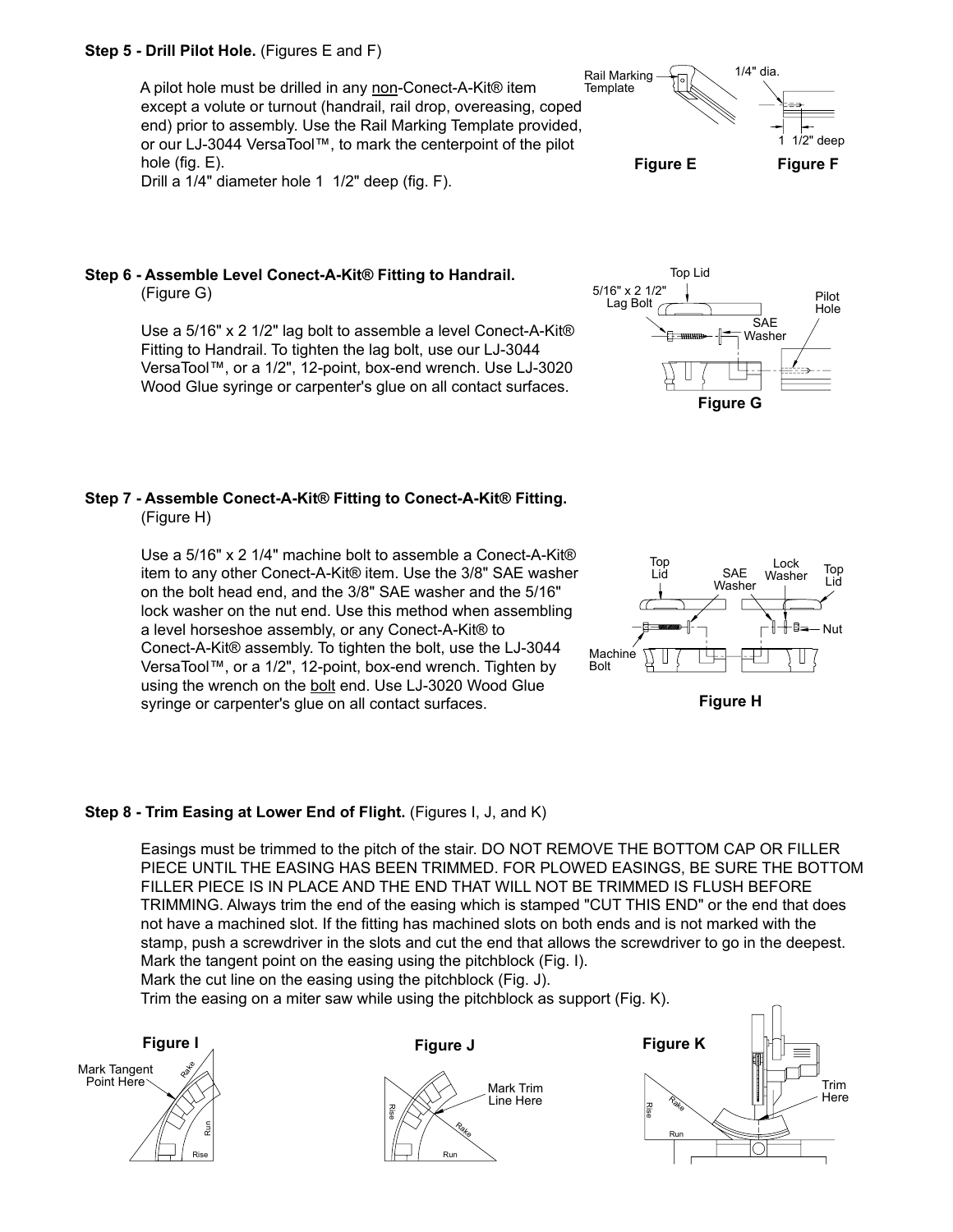### **Step 9 - Assemble Easing to Non-Conect-A-Kit® Fitting.** (Figure L)

Remove the bottom filler piece from the easing. For solid bottom easings, use a 1" putty knife or chisel and carefully remove the bottom cap piece from the easing. Use a 5/16" x 2" lag bolt to assemble the single pocket end of the easing to a non-Conect-A-Kit® fitting (turnout, volute, handrail, overeasing, coped end). To tighten the lag bolt, use our LJ-3044 VersaTool™, a 1/2", 12-point, box-end wrench or a 1/2" socket. Use LJ-3020 Wood Glue syringe or carpenter's glue on all contact surfaces.

## **Step 10 - Assemble Easing to Conect-A-Kit® Fitting.** (Figure M)

Remove the bottom filler piece from the easing. For solid bottom easings, use a 1" putty knife or chisel and carefully remove the bottom cap piece from the easing.

Use a 5/16" x 2 1/4" machine bolt to assemble the single pocket end of the easing to any Conect-A-Kit® item. Use the 3/8" SAE washer on the bolt head end, and the 3/8" SAE washer and the 5/16" lock washer on the nut end. To tighten the lag bolt, use our LJ-3044 VersaTool™, or a 1/2", 12-point, box-end wrench. Use LJ-3020 Wood Glue syringe or carpenter's glue on all contact surfaces.

#### **Step 11 - Assemble Easing at Lower End of Flight to Handrail.** (Figure N)

Drill a pilot hole in the handrail as described in step 5. Use a 5/16" x 3 1/2" lag bolt to assemble the trimmed end of the easing to the handrail. To tighten the lag bolt, use our LJ-3044 VersaTool™, or a 1/2", 12-point, box-end wrench. Use LJ-3020 Wood Glue syringe or carpenter's glue on all contact surfaces.

# **Step 12 - Trim Easing at Upper End of Flight.** (Figures O, P, and Q)

Easings must be trimmed to the pitch of the stair. DO NOT REMOVE THE BOTTOM CAP OR FILLER PIECE UNTIL THE EASING HAS BEEN TRIMMED. FOR PLOWED EASINGS, BE SURE THE BOTTOM FILLER PIECE IS IN PLACE AND THE END THAT WILL NOT BE TRIMMED IS FLUSH BEFORE TRIMMING. Always trim the end of the easing which is stamped "CUT THIS END" or the end that does not have a machined slot. If the fitting has machined slots on both ends and is not marked with the stamp, push a screwdriver in the slots and cut the end that allows the screwdriver to go in the deepest. Mark the tangent point on the easing and mark the cut line on the easing using the pitchblock (Fig. O). Trim the easing on a miter saw while using the pitchblock as a prop (Fig. P).

Remove the bottom filler from the easing. For solid bottom easings, use a 1" putty knife or chisel and carefully remove the bottom cap piece from the easing.

Following Step 77 in the L.J. Smith Balustrade Installation Guide, locate the easing tangent to the rail drop and the handrail. Use a torpedo level to ensure proper location. Mark and trim the rail drop and handrail as shown (Fig. Q).





**Figure L**